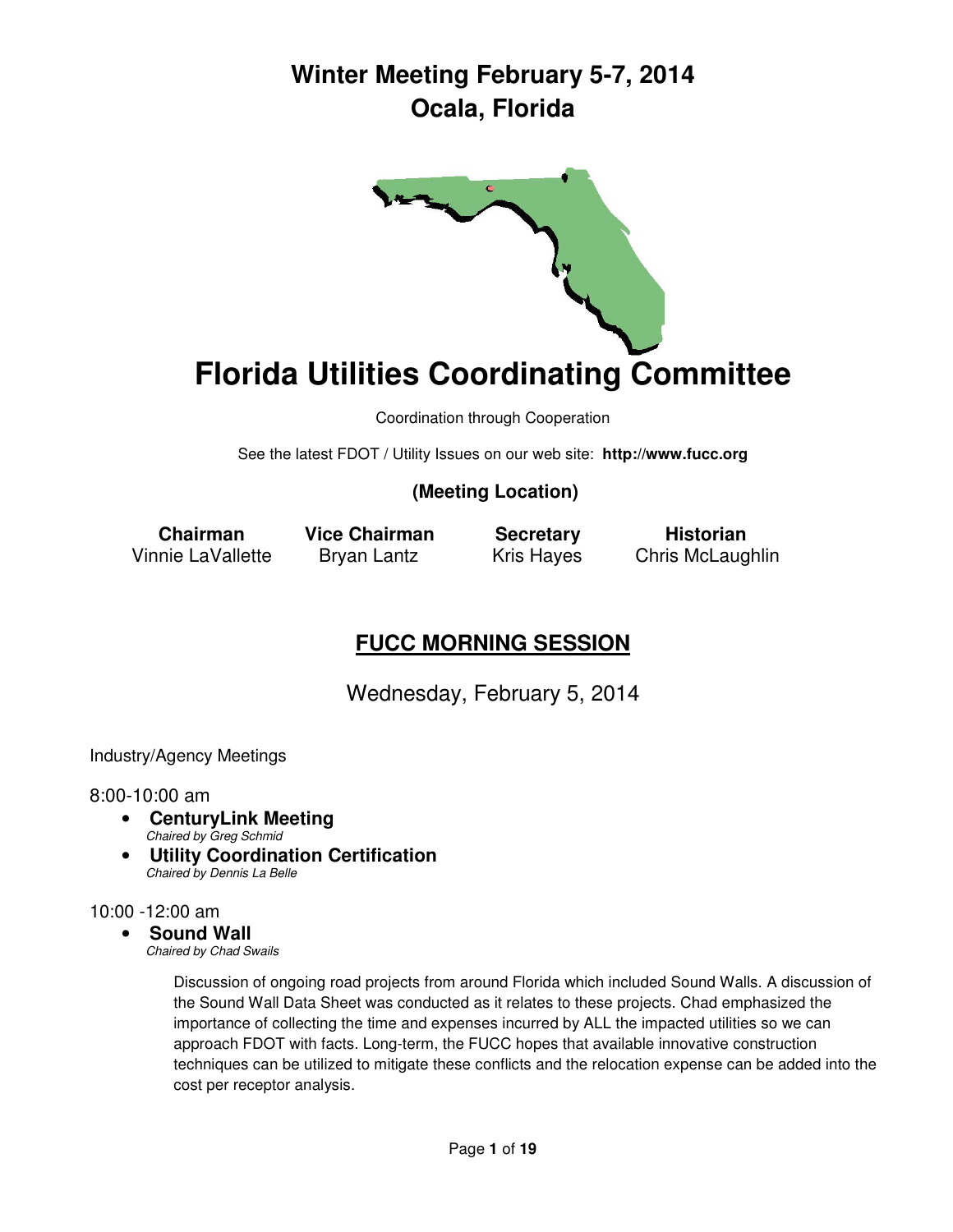Industry/Agency Meetings (Cont'd)

- **Design Build**  Chaired by Vinnie LaVallette
- **Permitting Meeting**  Chaired by Jan Ash/Adam Padgett

### **FUCC AFTERNOON SESSION**

Wednesday, February 5, 2014

### **FUCC Educational Workshop**

1:30 -4:00 pm

Joint Use, "Problems and Concerns", Chaired by Barry Owens, SECO

Joint Use Panel:

Tom Kennedy, FPL Michael Colon, SECO Tom Wright, Bright House Networks Ken Gilbert, FPL Helen Duncan, Duke Energy Henry Bolin, Century Link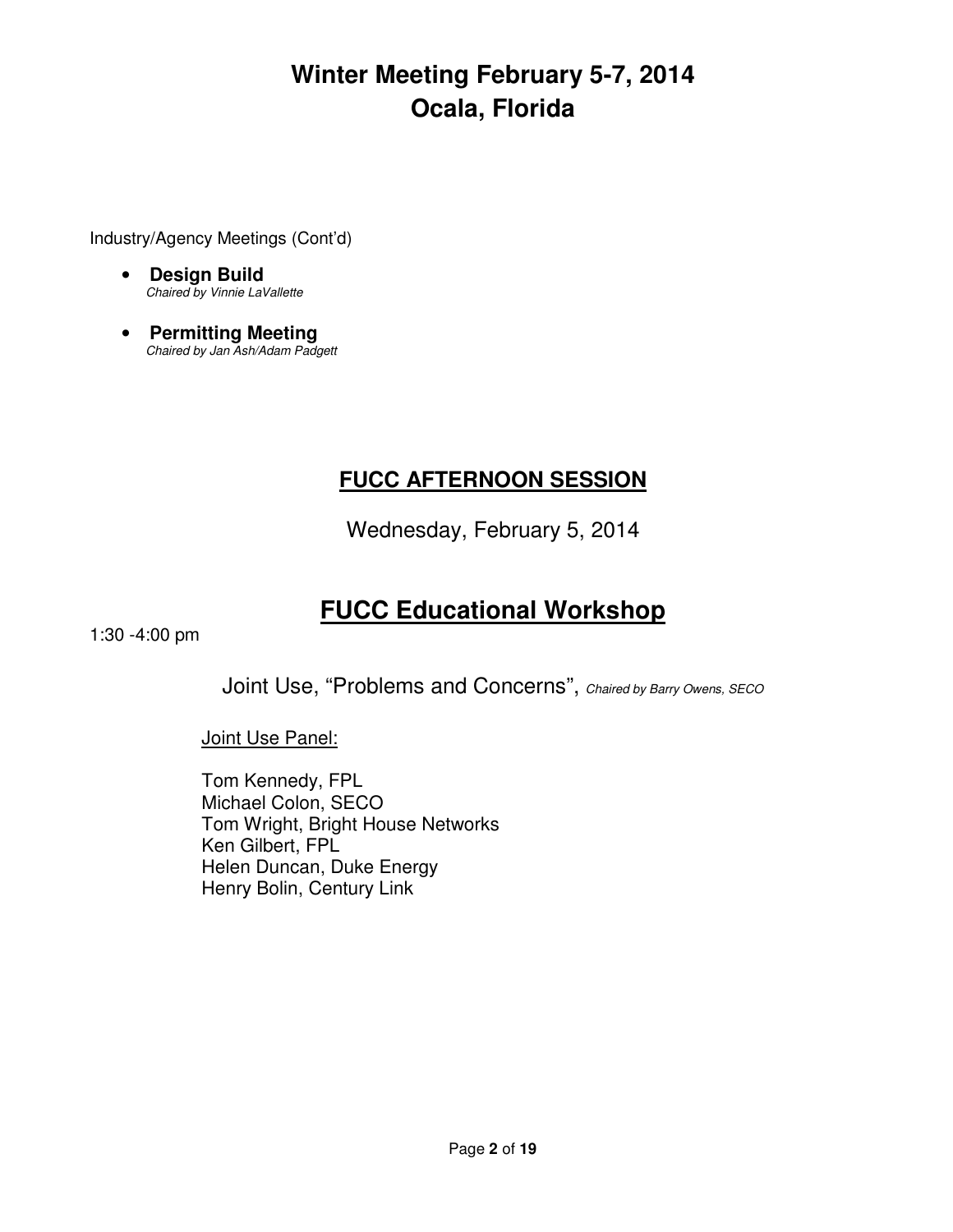### **FUCC MORNING SESSION**

Thursday, February 6, 2014

### **FUCC SUBCOMMITTEE MEETINGS**

8:00- 9:30 am

- **Banquet Planning Committee**  Chaired by Jodie Rano
- **UAM Standard Review** Chaired by Bryan Lantz

Reviewed latest iteration of Chapter 14-46.001 "Utilities Installation or Adjustments". Essentially completed a page-by-page review of latest "DRAFT" of Utilities Accommodation Manual Revision 1-1 and discussed Microsoft 2013 editing formatting changes.

• **Joint Use Committee**  Chaired by Varlam Molina

#### 8:00- 8:45 am

• **Nominations/Awards Committee**  Chaired by Joe Sanchez

### **FUCC INTEREST GROUP MEETINGS**

9:30-11:30 am

- **Power Interest Group**  Chaired by Varlam Molina/Jordan Cook
- **Underground Interest Group** Chaired by Angie Preston
- **Telecommunication Interest Group**  Chaired by Gary Monday/Bill Case

### **FUCC Sponsored Luncheon**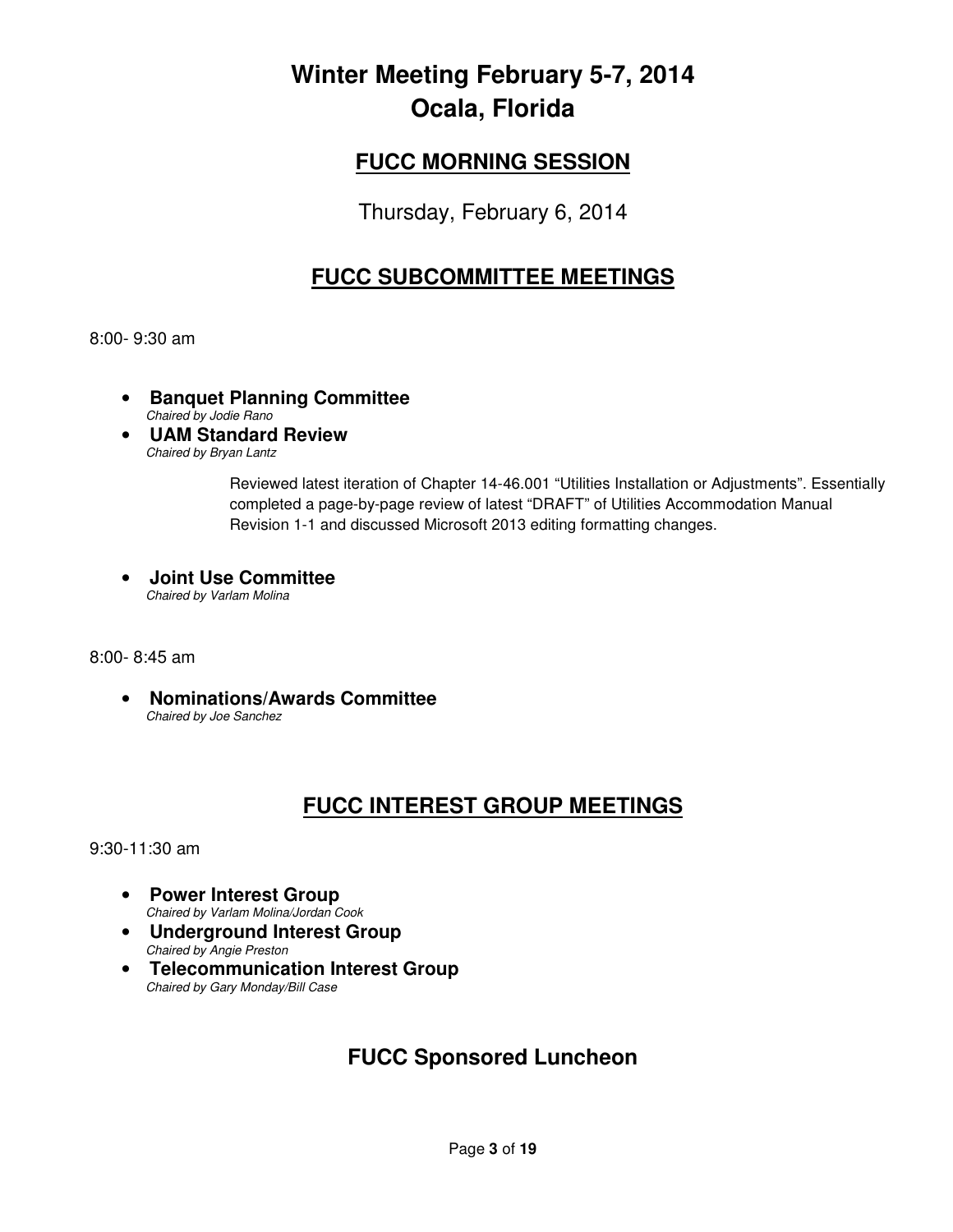### **FUCC AFTERNOON SESSION**

Thursday, February 6, 2014

12:45 pm

**FUCC Announcements** – Dennis La Belle

Ginny Davis - received UCC Training Certificate

1:00 -1:45 pm

#### **FDOT Forum**

Chaired by Tom Bane

#### **Discussion Issues**

- **Formation of the maintenance utility team MUT**
- FDOT One Stop Permitting (OSP) discussion beta testing period February 5-28, 2014

Website is **https//gis.dot.state.fl.us/OneStopPermitting.** One Stop Permitting training webinar scheduled for Wednesday, February 26, 2014 from 8:30-12:30.

- Buy America efforts- reimbursable utility relocation(s) MUST comply with Buy America
- **TRB Roadside Safety Committee wants to look at** FDOT's AFU practices as national model.
- **FUCC/FDOT top ten list**
- UAM's progress
- **FDOT new "utility life-cycle" approach**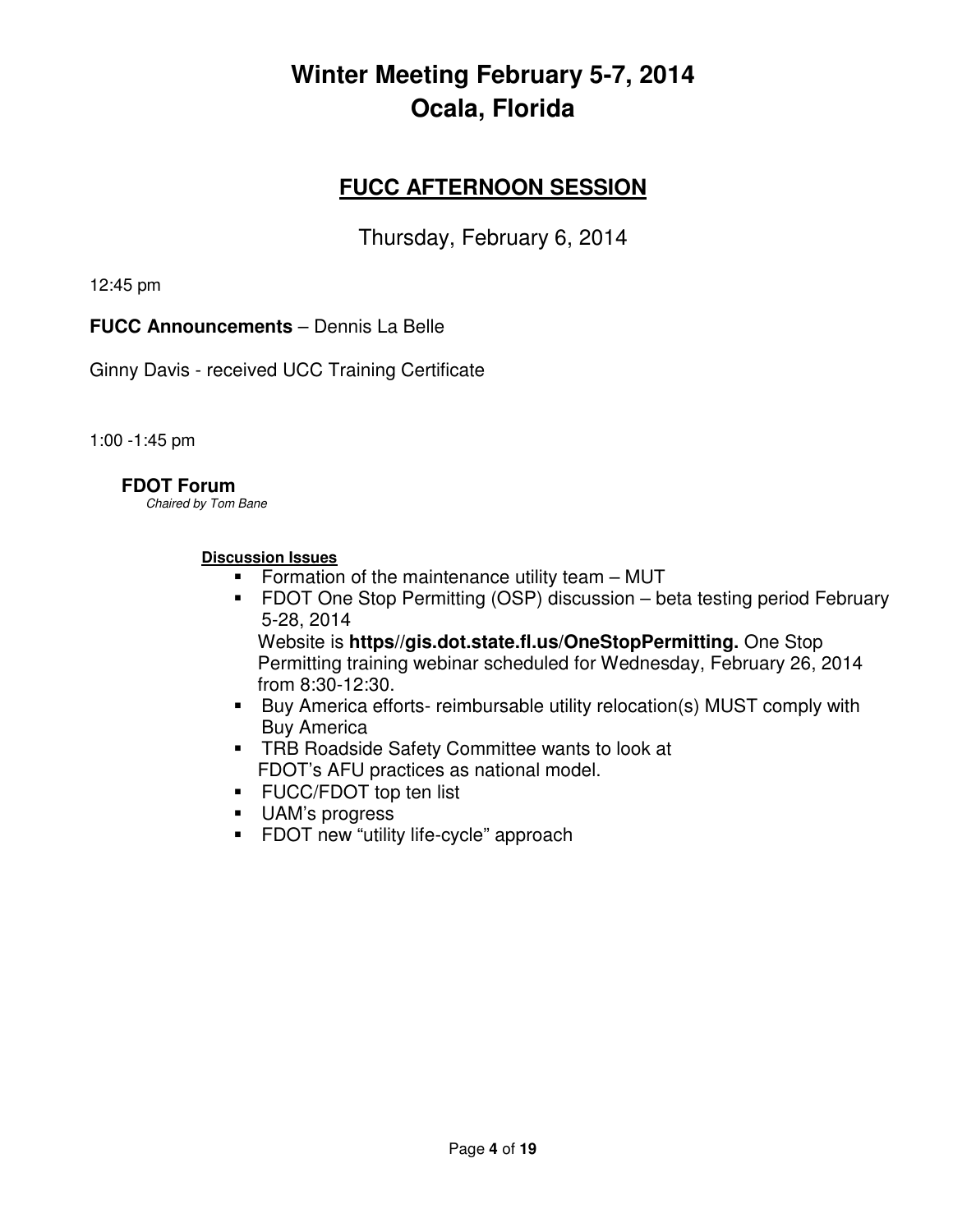### **Combined Interest Group Meeting**

1:45 - 4:30 pm

### **How to Deal with Gas Facilities**

Presented by James Emery, Florida Gas Transmission

- Natural gas pipeline
- Damage prevention and Public Awareness Program
- Report events to FGT at 1-800-238-5066

### **Collaborative Communication**

Presented by Nanette Hitchcock

### **Top Ten Utility Issues**  Presented by Chad Swails and Jordan Cook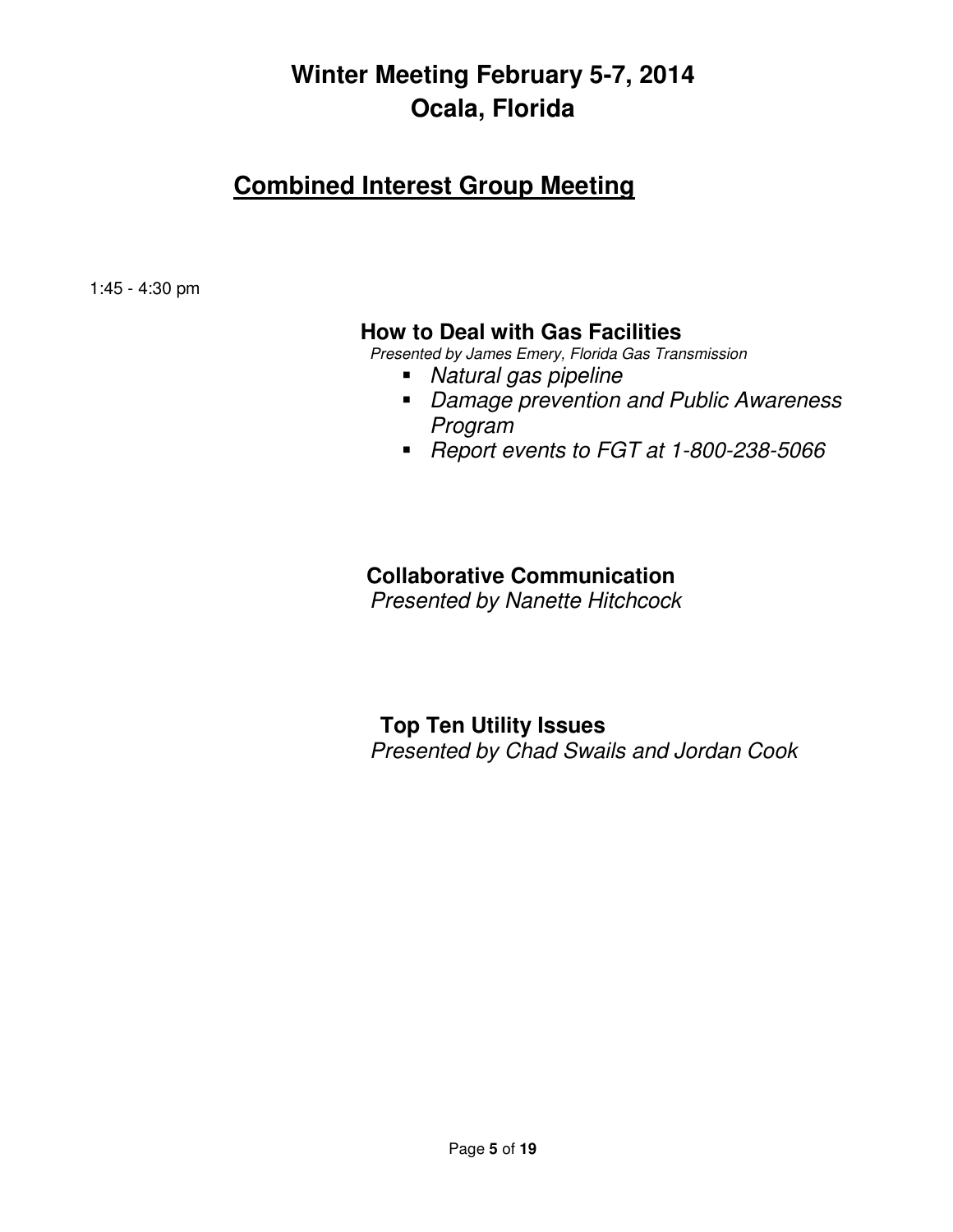4:00- 5:15 pm

### **FUCC STEERING COMMITTEE MEETING –** Bryan Lantz

- Financial audit recommendations follow-up-Vince Montgomery
- Discussions on sponsors-Vince Montgomery
- Committee intends to make TECO Peoples Gas whole as it relates to their Emeritus status that was not previously acknowledged
- Discussion of committee (Interest Chairs) formation to meet between quarterly meetings to generate topics and presenters for future Educational Workshops
- Discussion to dissolve ad-hoc Buy America Committee since issue this group was tasked with has largely been resolved with the adoption of the recent FDOT/FHWA document. It was later decided to keep Committee intact until follow-up work is complete
- Chris McLaughlin to update FUCC officers with Florida Sun Biz
- Discussion on seeking advice from Accountant/Tax Attorney regarding past filings
- FUCC Officers duties were outlined with future revisions likely. When complete, this document will be provided to incoming officers.
- **Professional Engineers continued education credit- Vince to check** into the status of our prior payment
- Possible future edits to FUCC Bylaws including general cleanup.
- Retrieval of Tom Dugger's old Historian records –Tom Bane offered to help with this effort

Motion to adjourn meeting Vince Montgomery-1<sup>st</sup> and Sandra Panos2<sup>nd</sup>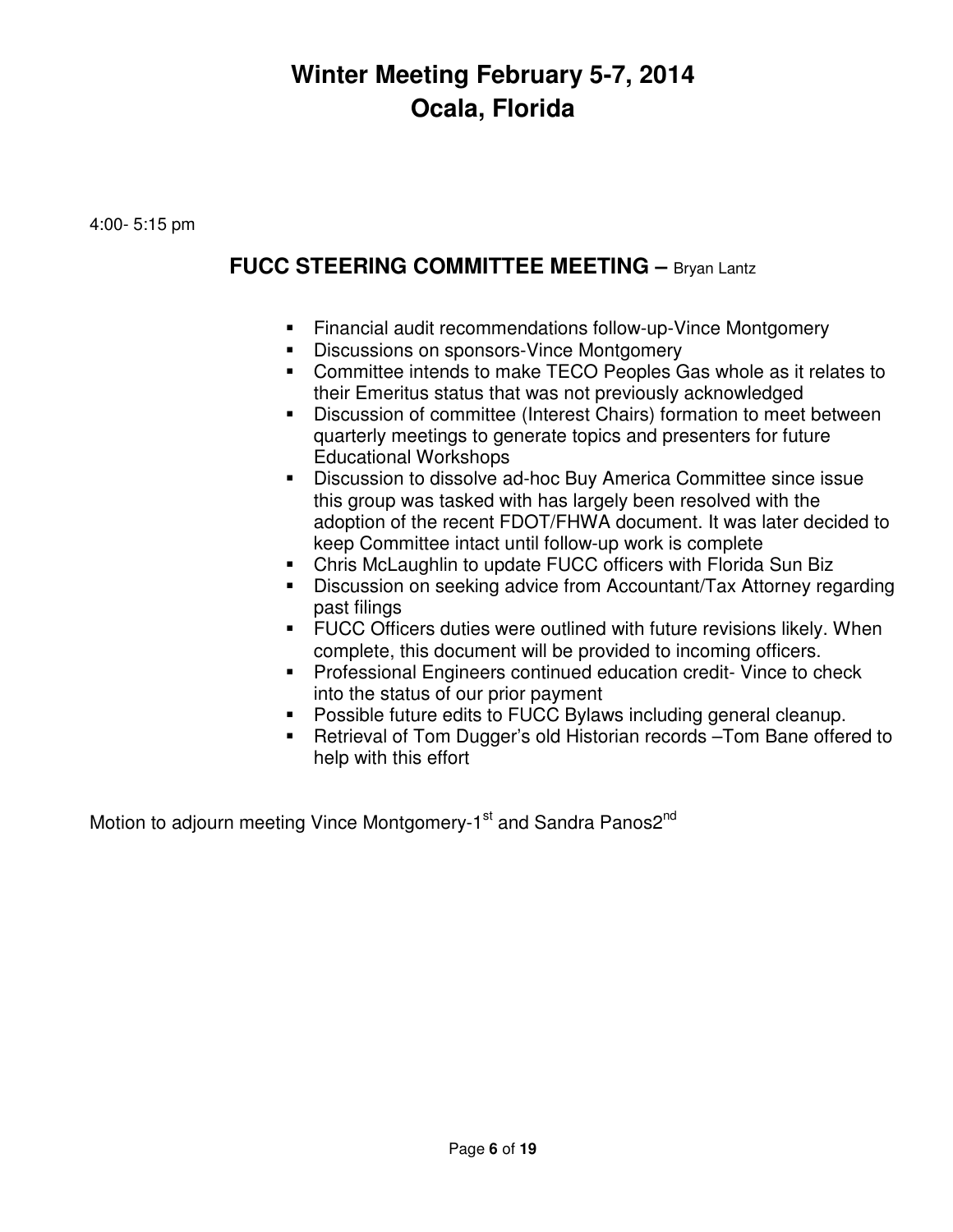### **FUCC BUSINESS MEETING**

Friday, February 7, 2014

Chairman Vinnie LaVallette called the FUCC Business Meeting to order shortly after 8:00 am. The chairman introduced herself and the other FUCC officers. Next, Vinnie welcomed everyone and gave her opening remarks. The chairman then proceeded with the invocation (Jerrold Whitt) and tribute to the flag.

#### **SECRETARY'S REPORT –** Kris Hayes

The Chairman then requested the Secretary to read the previous meeting minutes. There was a motion by Chad Swails which was seconded by Jerrold Whitt that the reading of the complete minutes be waived. Motion Passed.

**Historian Report** – Chris McLaughlin read excerpts of minutes from the corresponding FUCC meeting 50 years ago as well as Howie-in-the –Hills meeting 2013.

### **Sunshine 811 Report**

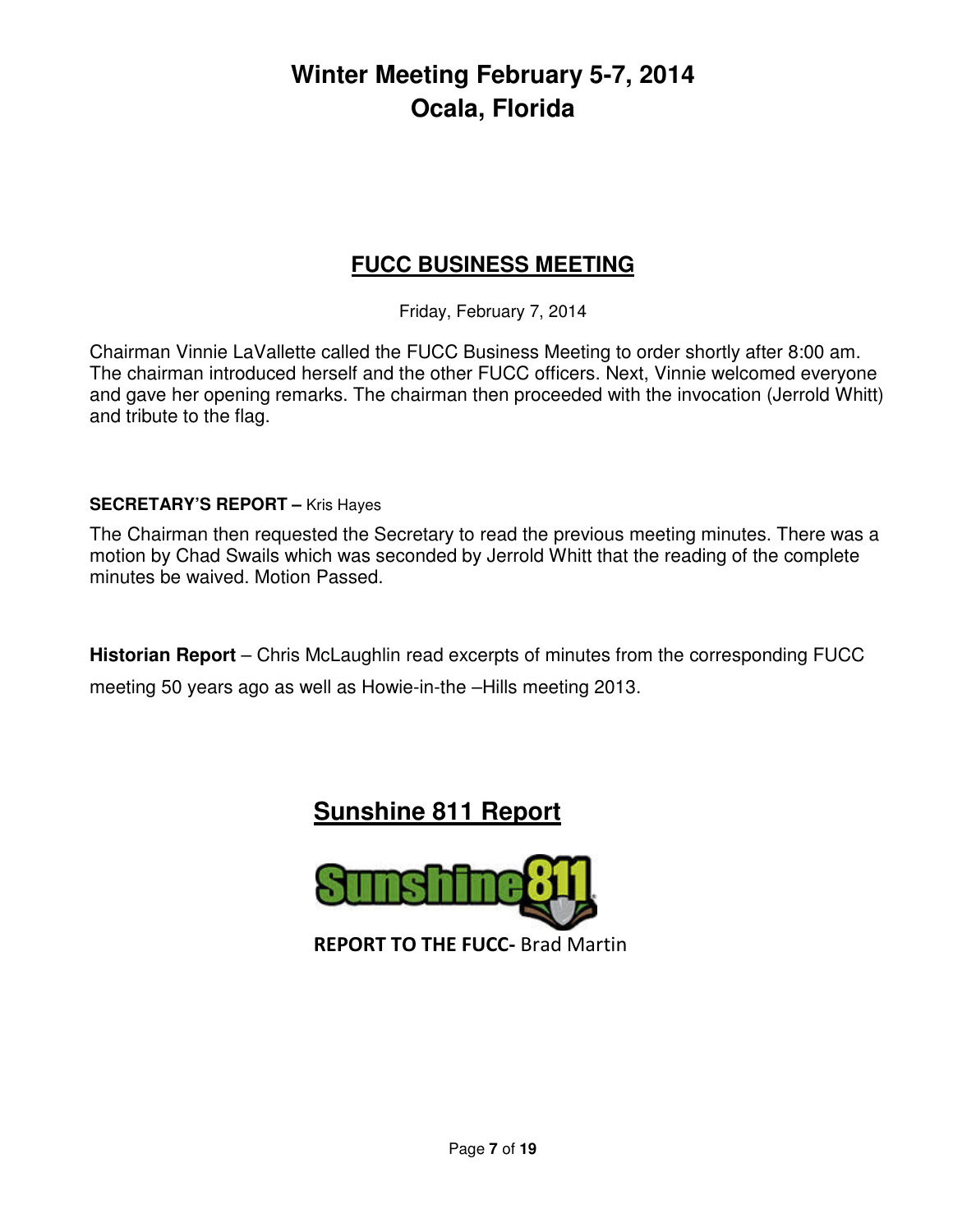### **FLORIDA DEPARTMENT OF TRANSPORTATION REPORTS**

Central Office – Tom Bane

- **Design Build**
- Online Permitting

No DUA's present at this meeting

### **FUCC INTEREST GROUP Committee Reports**

**Power Interest Group** 

Chairman – Jordan Cook

#### **Underground Interest Group**

Chairman – Angie Preston

#### **Telecommunications Interest Group**

Chairman – Bill Case

Following the reports, the Secretary reminded the chairs of the respective committees to forward a copy of their meeting minutes to him at their earliest convenience.

**Break**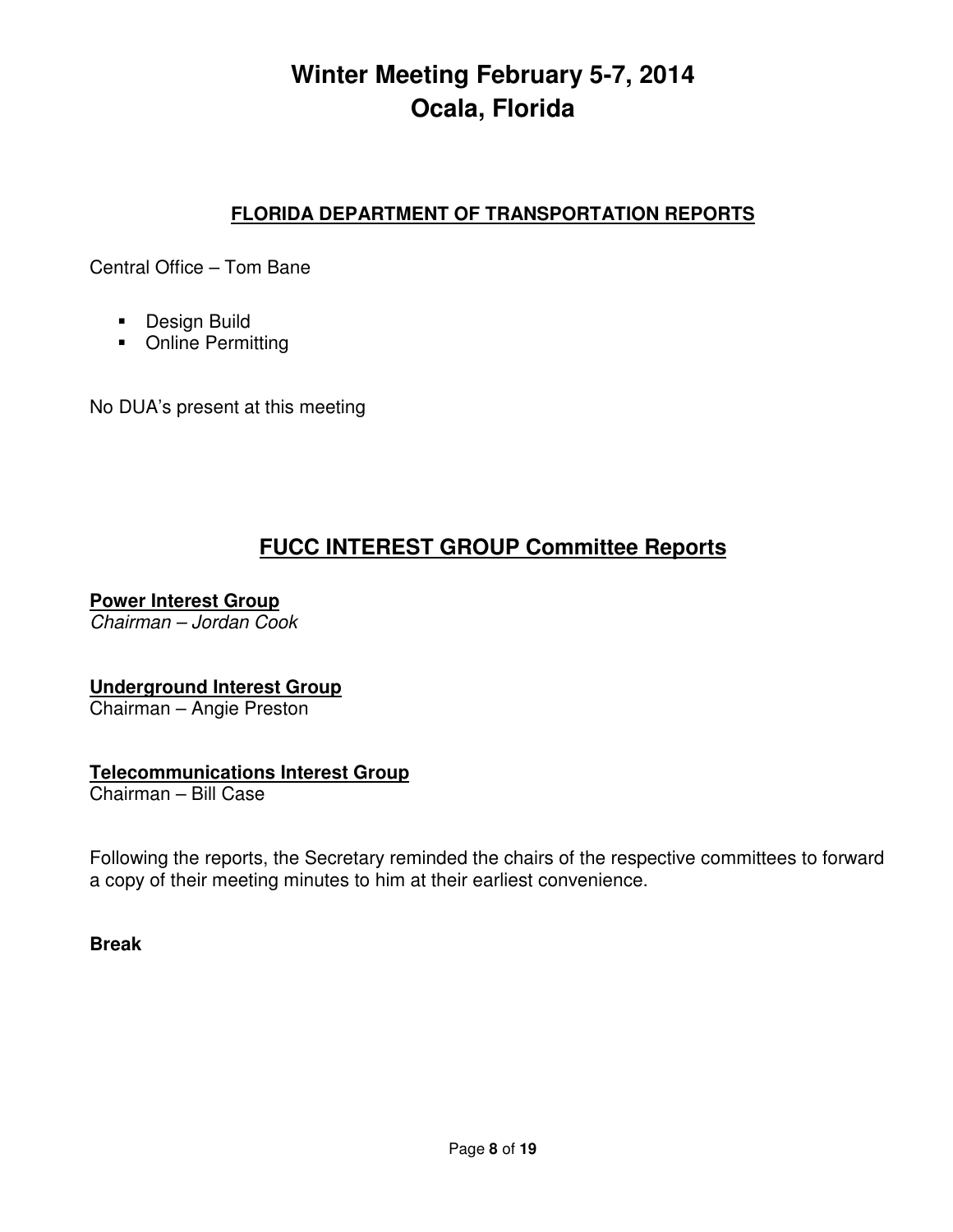### **FUCC SUBCOMMITTEE REPORTS**

#### **Steering Committee** – Bryan Lantz

#### **UAM/Standards Review** – Bryan Lantz

- **Tree Mitigation**
- **Retaining Top-Ten Subcommittee**

**Tom Bane**- provided UAM comments

#### **Permitting**-Adam Padgett

- One-Stop Permitting
- **SWFWMD Environmental Permitting**

#### **Design/Build**-Vinnie LaVallette

#### **Sound Walls**-Chad Swails

 Sound Walls Data Sheet – encouraged utilities to utilize the document to record cost/time of utility impacts

#### **By-Laws Review**-Chris McLaughlin

Correcting typos and tweak wording to avoid confusion

#### **UCC/Program Planning**-Dennis LaBelle

- April 30<sup>th</sup> May 2<sup>nd</sup> (Spring Meeting dates for Cape Canaveral)
- 2014 (Summer meeting dates provided)
- **Please get with Dennis to arrange Audio/Visual needs**
- **Lots of drive ins to this meeting equaled low room count**
- Please utilize FUCC block rate so we get credit to avoid conference fees
- Hosting UCC modules (minumum22 people to break even on expenses)
- Send Dennis an email to alert him which UCC modules you lack for certification

#### **Conference Planning**-Jodi Rano

Theme for Summer 2014 Marco Island meeting – "Murder Mystery"

#### **E-Business/Web Page**-No one present to report.

**Membership**- No one present to report.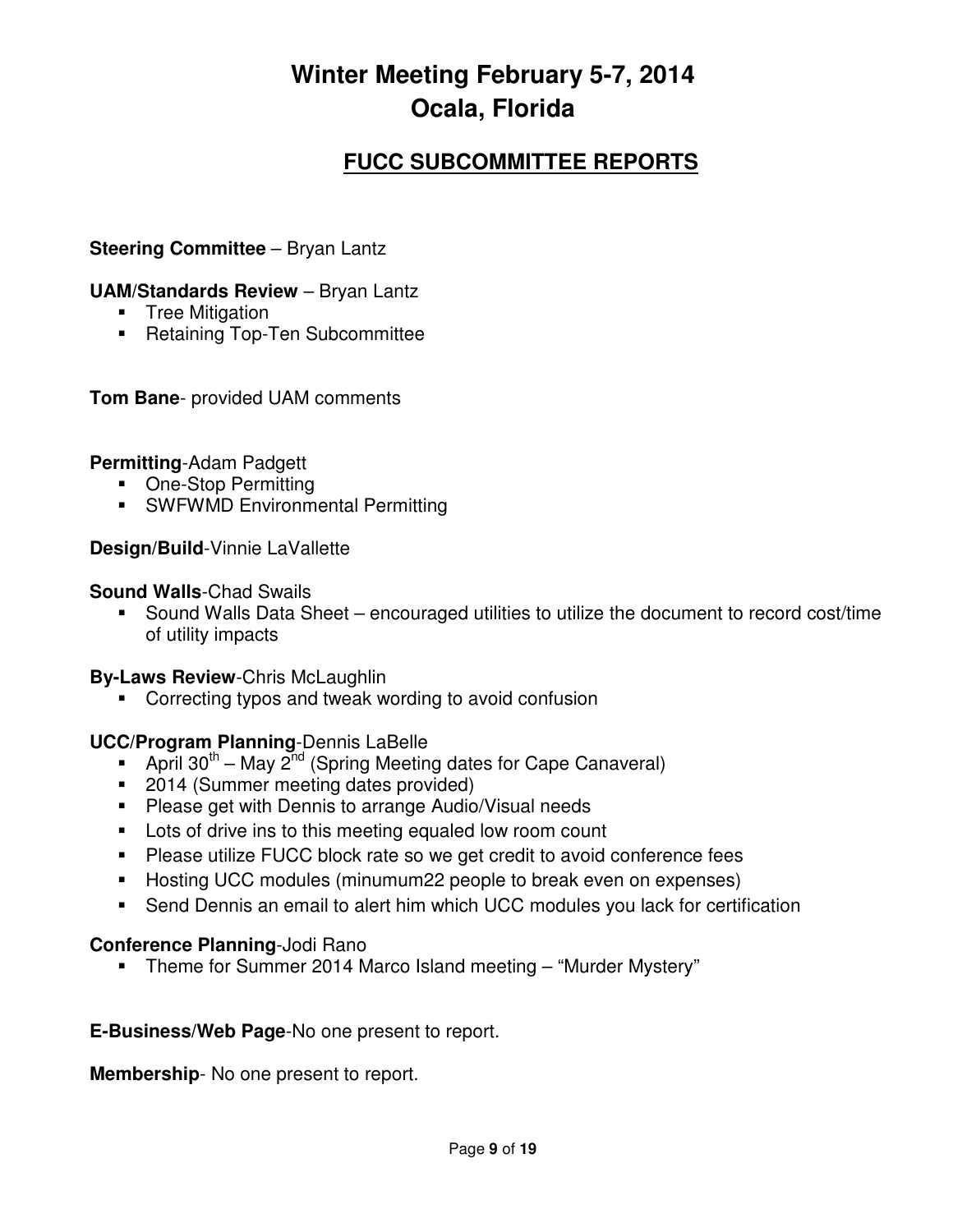**Treasurer's Report**-Vince Montgomery.

#### **OLD BUSINESS**

None

#### **NEW BUSINESS**

None

### **Adjournment**

Chairman's closing message- Vinnie LaVallette. A motion was made for adjournment by Vince Montgomery which was seconded by Jerrold Whitt.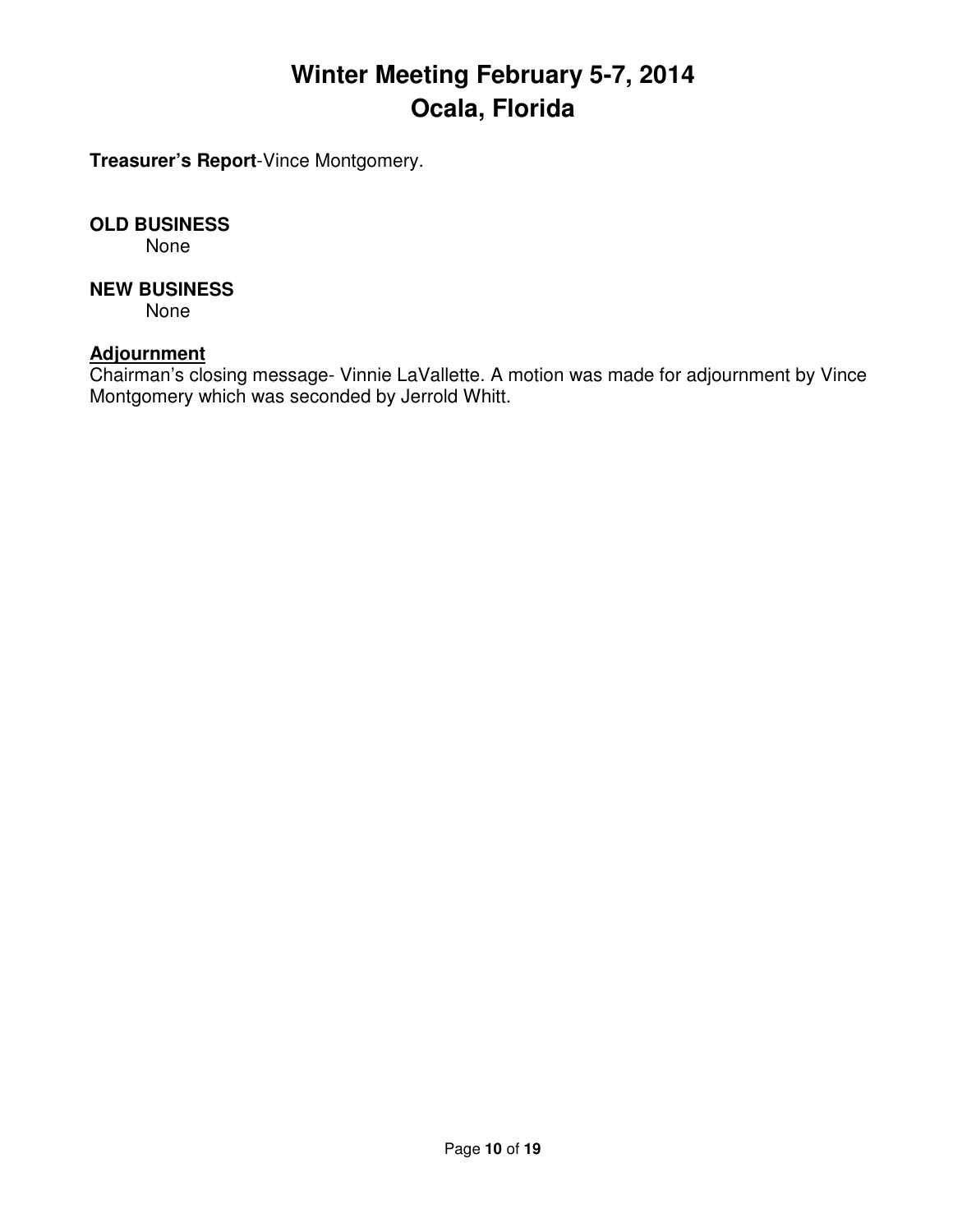

#### Upcoming Roundtables!

April 2 – Maitland – Three events in one!

- Sunshine 811 Safe Digging Roundtable
- Central Florida Utility Coordinating Group Expo
- FDOT D5 Annual Utility Liaison Meeting
- April 9 Coral Gables Public Works Department

April 24 – Jacksonville

May 7 – Miami.

Be part of the solution!

& Expo being held in Phoenix, AZ March  $11 - 13$ . Check out the conference preview: http://vimeo.com/67339138

#### SAVE THE DATE

- May 23, 2014: Sunshine 811 Golf Tournament. Location pending. Watch sunshine811.com Hot Topics for more information.
- March 10-12, 2015: CGA Excavation Safety Conference & Expo, Rosen Shingle Resort, Orlando, FL
- March 12, 2015: FREE Safety Day from Sunshine 811. Rosen Shingle Resort in Orlando

#### 2014 CGA CONFERENCE



It's not too late to register for the CGA Excavation Safety Conference

#### APRIL IS SAFE DIGGING MONTH!

Partner with us to promote "Call 811 before you dig" throughout April. We've set up a special Safe Digging Month webpage for you to download the free items or order banners. Visit that page, visit sunshine811.com and click on the Safe Digging Month partnership button. Remember to let us know how you promoted Safe Digging Month using the email link on the SDM page. Your promotion and photos will be posted to our Facebook page (coming soon)!

#### NO BULL RODEO CHALLENGE



Utilities! Enter your locators in Sunshine 811's No Bull Rodeo Challenge. Your locator could be one of eight representing Florida at the International Utility Locate Rodeo August 7-9, 2014 in Emory, GA. Locators must have impeccable utility locating skills. Two representatives will be selected to compete in each section: power, communications, gas and water. No Bull Rodeo Challenge information will be

posted at sunshine811.com. Deadline for applications is June 2, 2014.

#### CALL CENTER STATISTICS

- Incoming ticket volume for January 2014 increased 1,519 (1.5%) from 102,615 (January 2013) to 104,134 (January 2014)
- Outgoing (billable) transmission volume increased 12,992 (2.0%) from 654,052 (January 2013) to 667,044 (January 2014)
- Positive response 3F (Unmarked Marking delay requested by locate technician and agreed to by excavator per agreement) code increased by 1.4%.
- Incoming phone calls decreased by 258 (-0.9%) from 28,479 (January 2013) to 28,221 (January 2014)
- Average answer speed by 12.93 (29.3%) seconds from 44.09 seconds (January 2013) to 57.02 seconds (January 2014)
- Incoming ticket volume for January 2014 was approximately 67% ITE and 33% phone and 67% ITE and 33% phone for the fiscal year-to-date

#### Page **11** of **19**

#### MAKING FLORIDA THE SAFEST PLACE TO DIG!

FIND US ON:

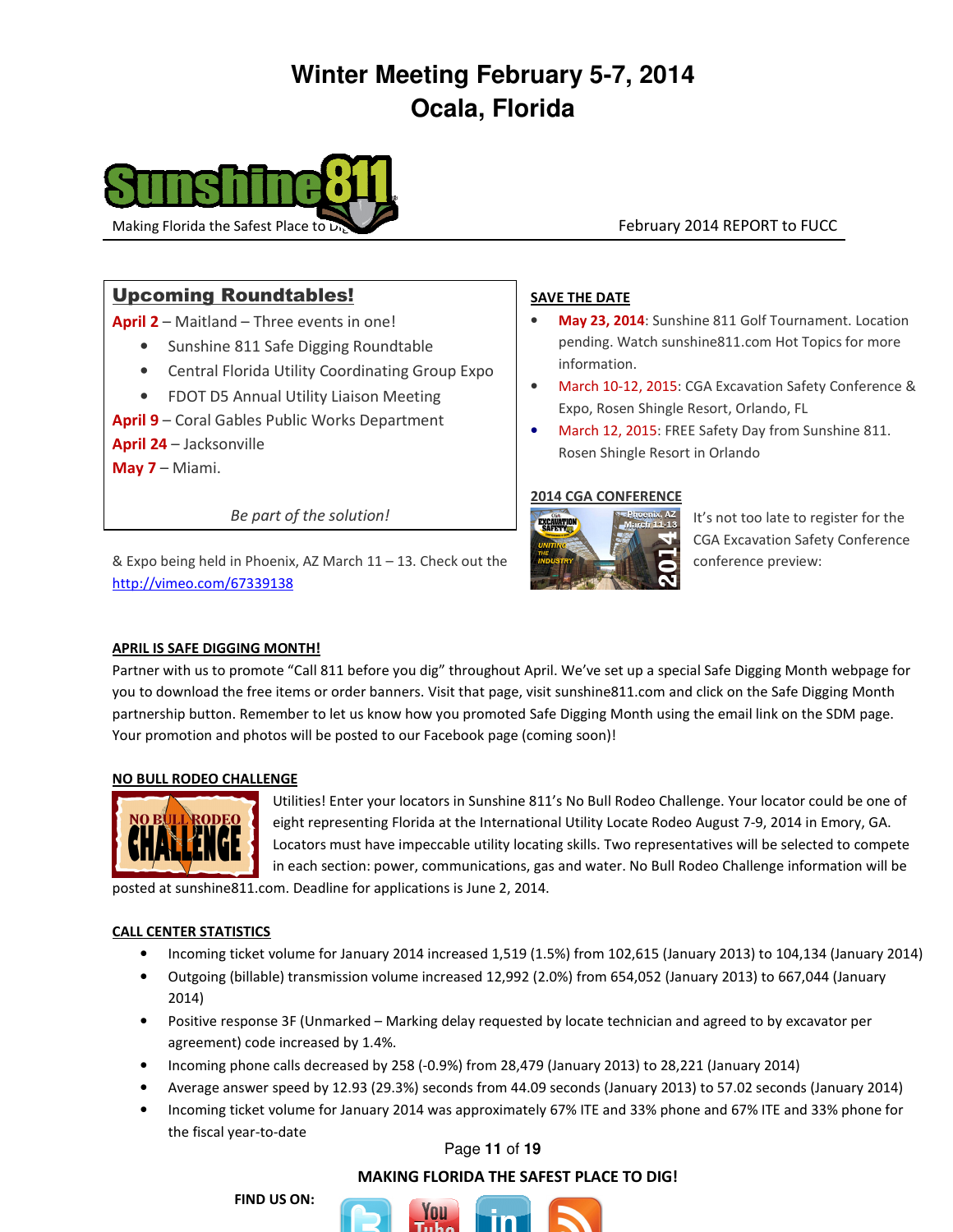Minutes from Joint Use Sub-committee

FUCC Meeting

February 6, 2014

Meeting came to order at 8:10 a.m.

11 utility members, 2 communication company representatives and 1 contractor were in attendance. While the six panel members from the Joint Use Workshop (CenturyLink, Duke Energy, Bright House Networks, FP&L) were planning the February 5 presentation, the suggestion was made to use this session of the Joint Use Sub-committee to discuss Best Practices. However, many of those in attendance were intrigued with the idea of creating a video that would educate viewers about issues in the "communication space". Possible content of the video to include:

- Separation from power, from other communication companies and ground clearance
- Equipment identification
- Significance of service drops, span lengths, cable size and overlashing
- Wind loading conditions and structural analysis
- Placement of a pole where transfers will be needed by the communication companies

Helen Duncan, sub-committee chairperson, will research the Internet for any existing, generic videos and also contact FP&L for a copy of their video with Comcast. Member pole owners will get input from their corporate management and legal on creating/participating in a video.

Possible topics for future Best Practices discussion include permitting (electronic format and reducing turnaround time), tagging for identification, pole replacements, pre-planning and communication (3 year advance plan, quarterly communication meetings between pole owner and attachers), audits and NESC violations.

To encourage more participation in the joint use sub-committee, active members will be soliciting city and co-op members as well as cable companies to join us in Port Canaveral in May.

Meeting adjoured at 9:30 am.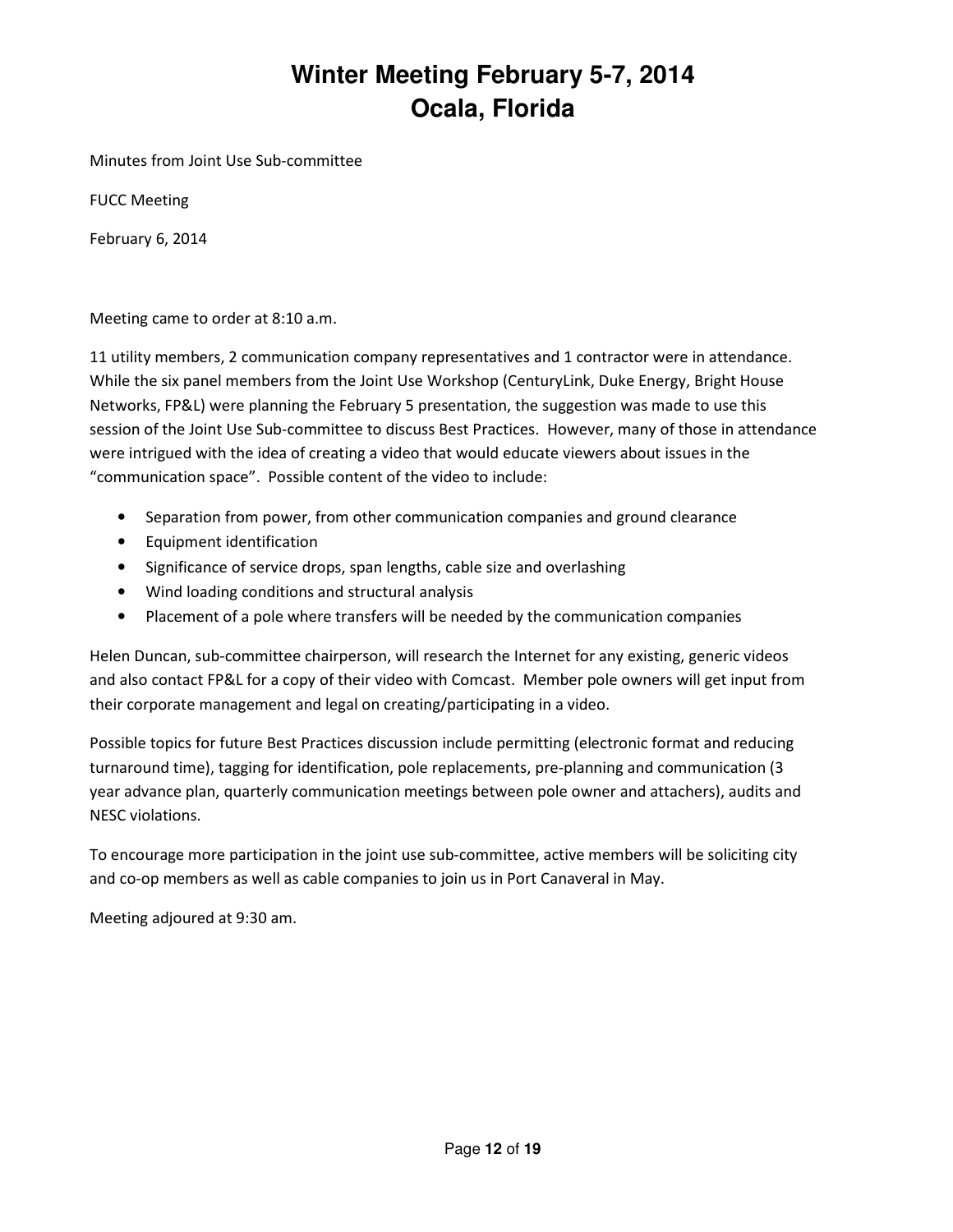Permitting subcommittee – February 2014 Minutes

#### FDOT update

Tom Bane provided an update about the FDOT One Stop Permitting. The team is performing a beta test period right now. The URL will be provided to membership through Adam Padgett to the FUCC. The training webinar will be available within a month.

#### Southwest Florida Water Management District (SWFWMD) e-permitting presentation was done by:

Lynn Dicks- e-permitting help desk, Jeff Glas – Environmental team, Monty Martin- Engineering team, and Jessica Hendrix – GIS Analyst

The team showed how to register and use the e-permitting website for SWFWMD along with a demonstration of other resources available from the GIS website portion of the SWFWMD website. The following are some of the key points.

- 1. First time registration is required, creating a corporate or individual user. The user name cannot be changed
- 2. There is no more 40D-4 or 40E-4 anymore. Now it is all the 62-fac. This is because of the new unified rules.
- 3. The system requires only one primary permittee. If the permit is a joint permit, add other permit application.
- 4. You have to add a maintenance and operations party. Otherwise you will get and Request of Additional Information (RAI) on it.
- 5. A manifest with shows what attachments are being signed and sealed. And provides a place for the engineer to sign and seal.
- 6. Jessica showed tools to search for existing permits.
- 7. There is a SWFWMD map viewer App available online. In the app store is -type "ESRI" download app, then enter SWFWMD.

Average review time is 15 days per review time and issued 30 days from the complete application.

There is a limit of 3 RAI responses, before the district will ask the applicant to withdraw the application or will deny the permit.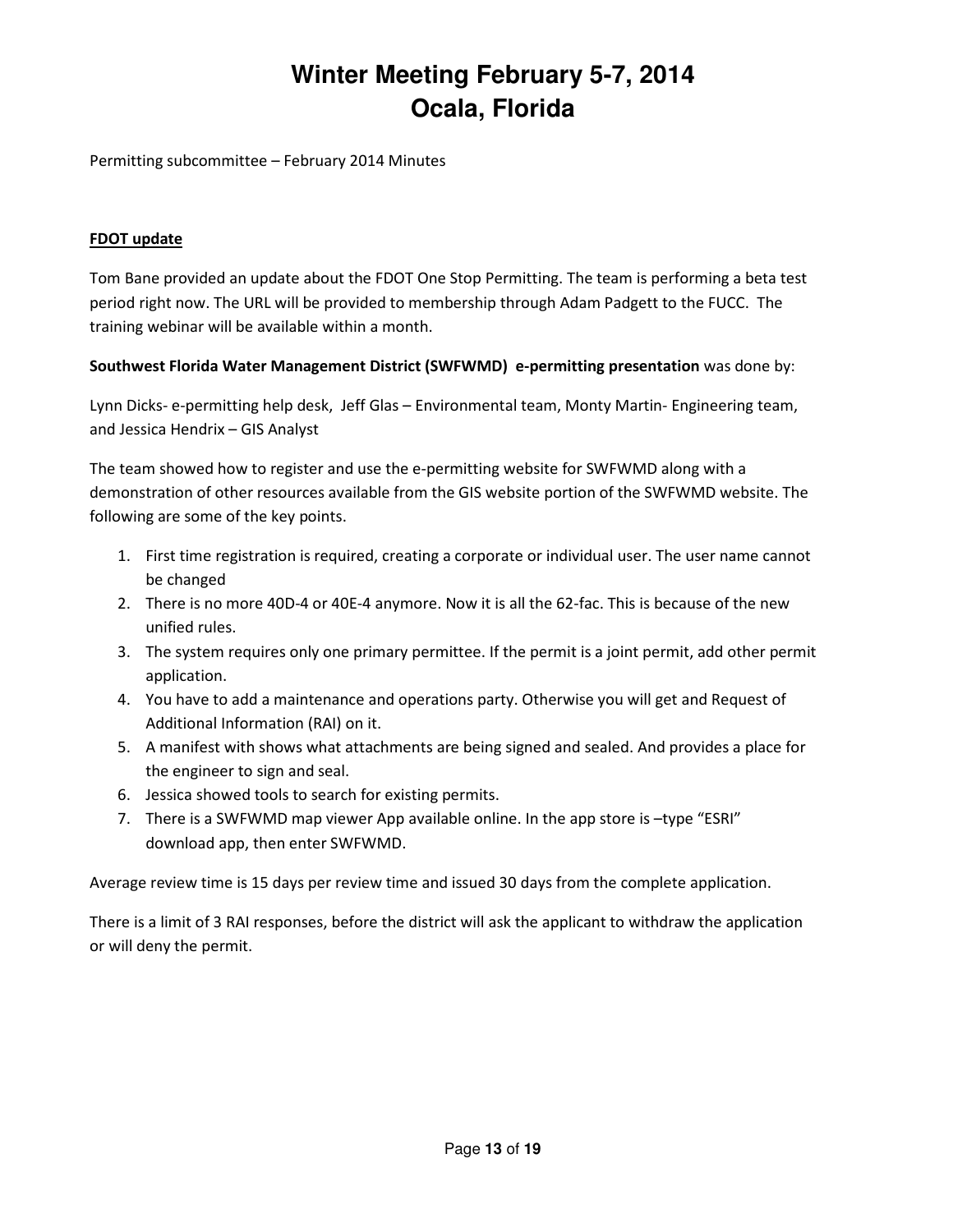# **FUCC Telecommunication Interest Group Meeting February 6, 2014**

Bill Case called the meeting to order at 9:35am, there were 24 people in attendance. The meeting was opened by having everyone introduce themselves and give a small description of their present job duties and number of years in the business.

#### **Education Seminar for Marco Meeting:**

Discussed several topics for presentation for the summer meeting:

FBI Agent for Cyber Security

Joint Participation planning for UAO's on roadway projects

Cloud presentation presented by CenturyLink

Wireless Design

Utility Relocation

Discussed the importance of keeping presenters on time and duration of presentation needs to be sufficient  $(1 - 1.5 \text{ hrs})$  so that presenter has the required time necessary. Offered that presenters could start in morning session in lieu of Telco Interest Group.

#### **Old Business:**

Buy America and the issues with UAO's to be incompliance and knowing what their vendors need to be doing in order to prepare for this legislation. Talked about the need for UAO's to be notified in advance for projects that get moved within the five-year work program so that budgets can be adjusted.

#### **Open Discussion:**

Bob Lowen mentioned that the 2014 UAM committee and Tom Bane will post the "2014 UAM current version" to the FDOT website. Also, talked about "Private Participation Projects" (PPP) and how they impact utility relocations within the FDOT R/W. Buy America compliance was discussed and the Florida/FHWA Agreement that has been signed involving reimbursable projects.

#### **New Business:**

Language change in 337.403 regarding when "30 day" letters are received. Does not mean we need to move in 30 days we need to have a plan of what the UAO's are doing.

Communication Service Tax (CST) and permit fees being charged then multiplied by the number of bores within a permit so that the maximum permit fee of \$100.00 can become \$1,000.00 if 10 bores are required.

Permit inspectors requiring densities testing after open trench work and the varying requirements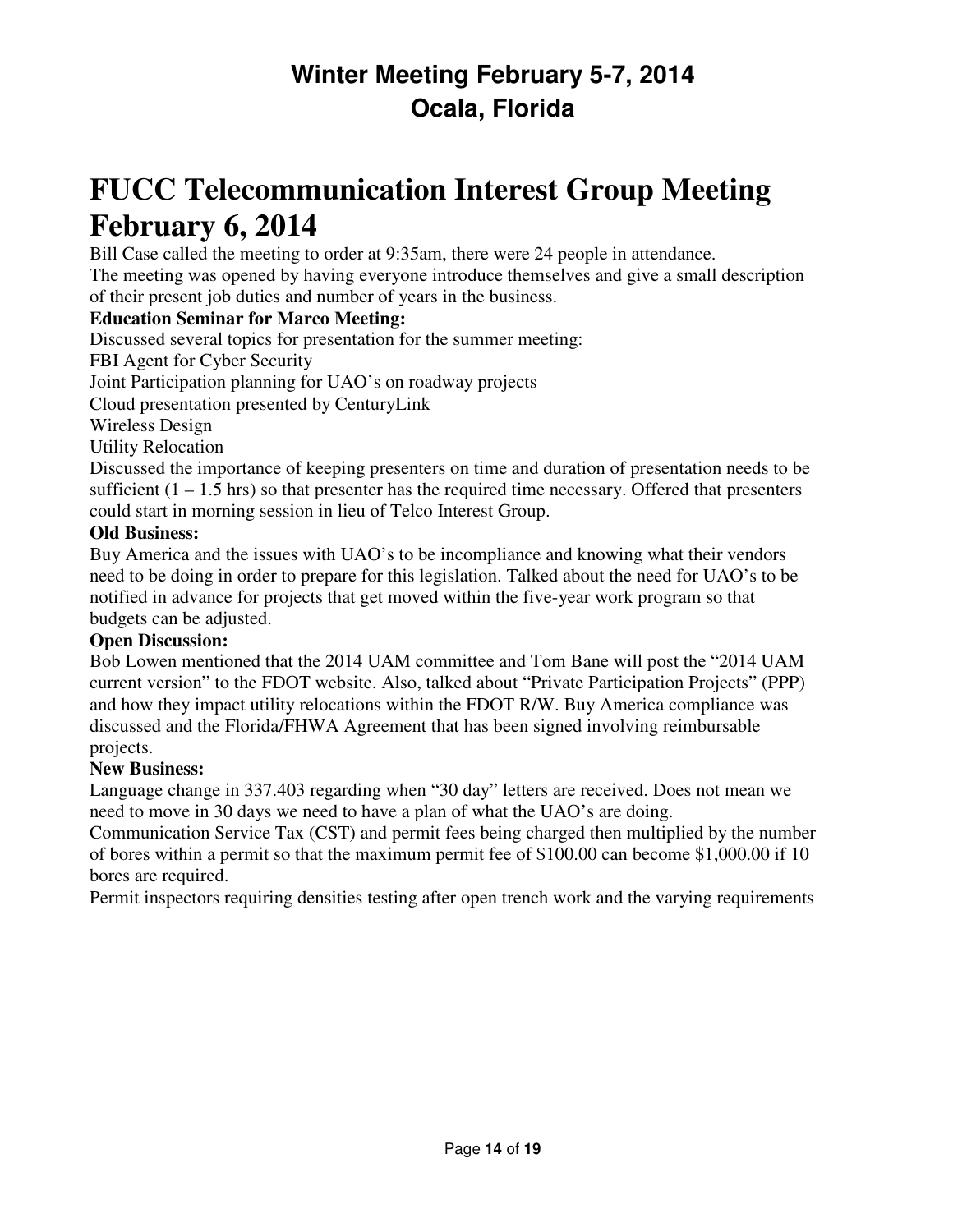regarding sod replacement. Henry Bowlin suggested taking photos and video before starting any open trench work.

Discussion about design build projects and they UAO's being respectful of keeping their discussions with the competing DB firms during the RFI process. Also discussed the importance of knowing when DB projects have been moved within the five year work program so that the UAO's involved can budget properly.

Thanked all for coming to the meeting and called for adjournment at 11:15 am. Respectfully Submitted,

Bill Case Chairma**n**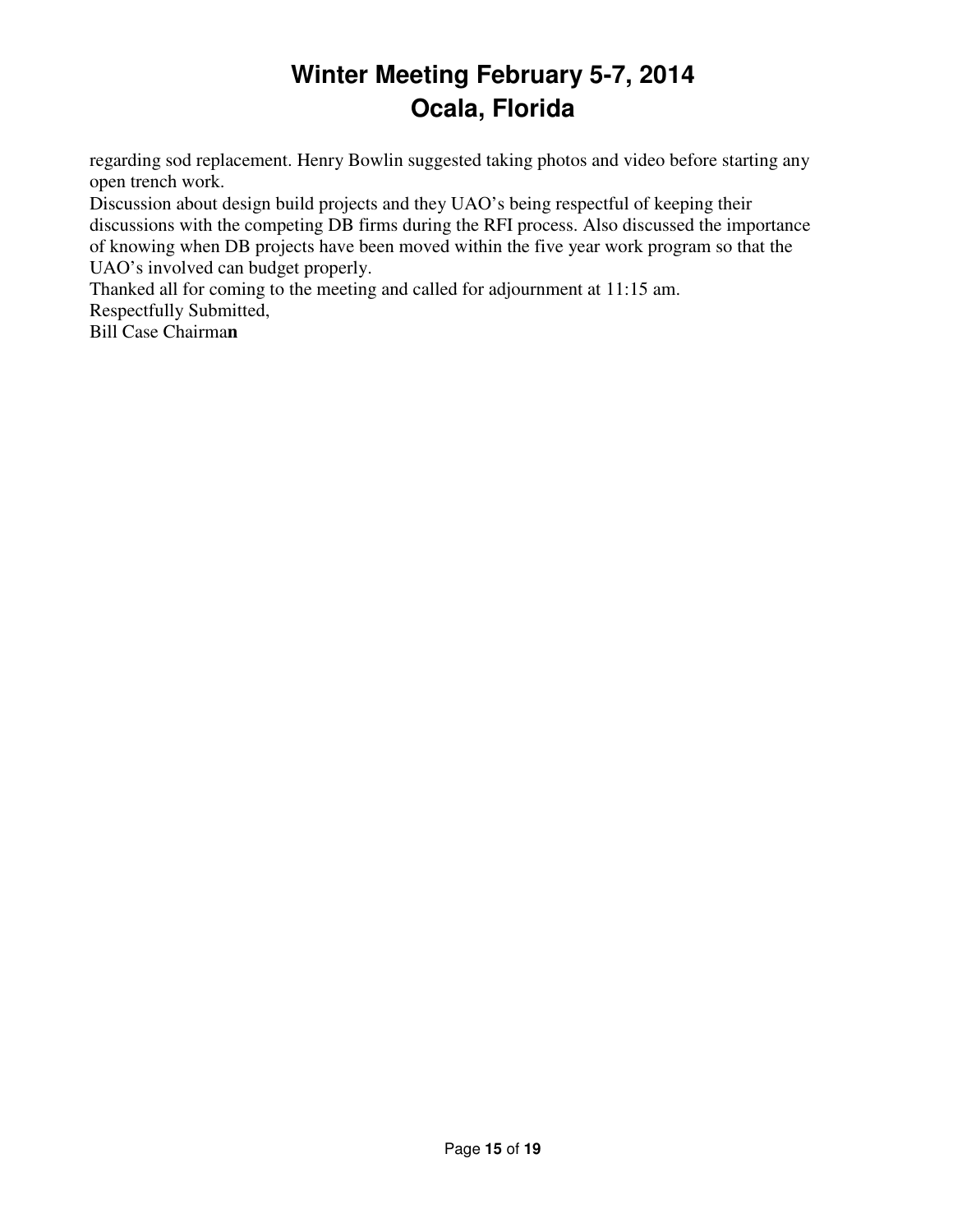FUCC Underground Interest Group Number of attendees: 17

Angie Preston kicked off the meeting

Luis gave an update on the perceived excessive locate marks around the City of Tampa building. The group recommended that the persons locating be aware of excessive marks and coordinate with the engineers working the project. Luis will be meeting with the City to make sure that they are ok with how progress is coming.

Luis said that Jerry Santana from the FDOT was unavailable to come to the meeting but asked for a topic to be discussed. Jerry's concern is when a contractor is digging to find utilities they are not compacting the utilities and there is a loophole in 125-9.2.2. David Summers reminded everyone that per the UAM there must be an effort to compact the area. David Summers also says the DOT guidelines will not be changed. Utilities should be sure to compact the area and inspect the job once it's complete this includes when locates are done. It was suggested that DOT should keep a list of offenders and work with the utilities that are hiring the contractor to make them aware of the issues.

Sandra Panos gave an update to the recent changes to chapter 556. After much debate Sunshine 811 has abandoned changed to Chapter 556. Their goal is to introduce legislation that both utilities and contractors can accept. They will try again in the 2015 legislative session.

David Summers discussed there is no clear way to tell who the utility is while looking at the pipe. This is more of an issue on the telecom side. Luis said that the industry has discussed this and the conditions change on conduit and it turns brown. DOT conduits are also hard to distinguish. Perhaps this should be a topic to the main FUCC. Telecom should have their own "ribbon" type marks on their lines. Another issue is L3 or Homeland Security not wanting to let the contractor know where the lines are. We should communicate to those long distance carriers (L3 FPL Fibernet) to get participation on this effort.

Rick Mauldin wanted to discuss delays when utilities install new pole lines. Utilities take longer than normal to transfer utilities while Florida's statues states 30 days max is allowed. SECO stated that to their knowledge that there is no statute with that verbiage. DOT says there is a permit for the poles so ownership remains with the poles. The Underground Interest group will transfer the issue to Joint Use subcommittee.

Brad Martin discussed the Safe Digging Partnership Plan. Safe Digging Month is in April. Sunshine is presenting a document on how you can partner with them on the promotion of safe digging month.

USIC mentioned the cleanup of marks after excavation is done. USIC is getting pressure to remove the marks. Brad stated this it's not clear in the law but it's typically the responsibility of the contractor to remove the marks being that they know when the job is complete. USIC states that the requests are coming in more often from the contractor stated that the locator will remove the marks. Brad is going to talk to the contractor association about this issue remind them of their responsibilities.

SECO mentioned that they are doing a major pole replacement project….what is the best way tackle the locate aspects to the lines are marked on time? It was suggested that they call in a design ticket before work begins and have meetings with the utilities when they call in the dig tickets.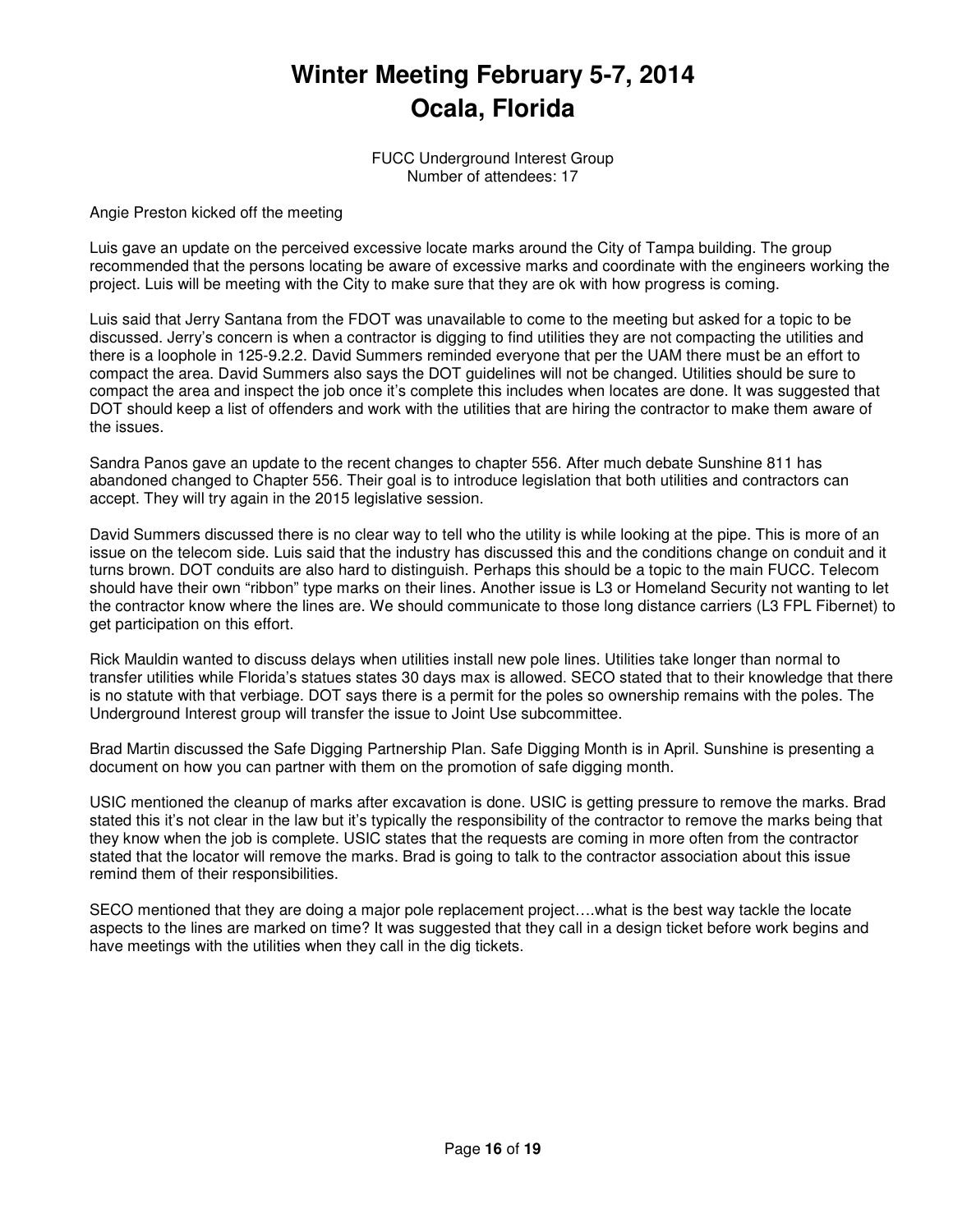FUCC Power Interest Group

February 6, 2014, Ocala, FL (Laurel Conference Room) 24 attendees

#### **Summary**

At the Power Interest Group we had 24 in attendance at the Laurel room. We covered the Top 10 FDOT Utility Issues Update, of which we expanded and had discussions on the Sound Wall Data Sheet, Buy America Letter, Mast Arm Design Panel Presentation at Cape Canaveral, and MUTCD vs. FDOT Traffic Control Index. We finalized discussion with Vegetation Clearing.

#### **TOP 10 LIST**

- 1. Sound Walls
- 2. FDOT Design Build Process
- 3. Buy America
- 3. Utility Permits for Approved UWS Work
- 5. FDOT Street Light, Sign & Traffic Signal Mast Arm Conflicts
- 6. FDOT R/W Notifications
- 6. FDOT Lane Closure Restrictions
- 8. Tree Trimming/Removal Mitigation/Compensation in 201x UAM
- 9. FDOT Lane Closure Notifications
- 10. FDOT MOT Standards

#### **SOUND WALL DATA SHEET**

Data sheet has been finalized. It is posted on the FUCC website under toolbox. It is a Word document and you may need to enable editing. It was stressed that power utility representatives take the lead on submitting the data sheet to the sound wall sub-committee; one sheet per wall.

http://www.fucc.org/toolbox.htm

#### **BUY AMERICA UPDATE**

Presented the Letter from FDOT clarifying the Buy America requirements for utilities. Chad Swails and Tom Bane, expanded on the topic and gave some additional background on this topic. Handouts of the letter were distributed among the participants.

#### **MAST ARM DESIGN PANEL**

Mast Arm Design Panel scheduled for Cape Canaveral FUCC, May  $7<sup>th</sup> - 9<sup>th</sup>$ . Participants were invited to submit any topics they would like covered during the panel discussion and to send them via email to Jordan.Cook@fpl.com or Greg.Coker@fpl.com.

#### **MUTCD VS. FDOT MOT INDEX BACKGROUND**

Chad Swails and Tom Bane, expanded on the topic and gave some additional background on this topic.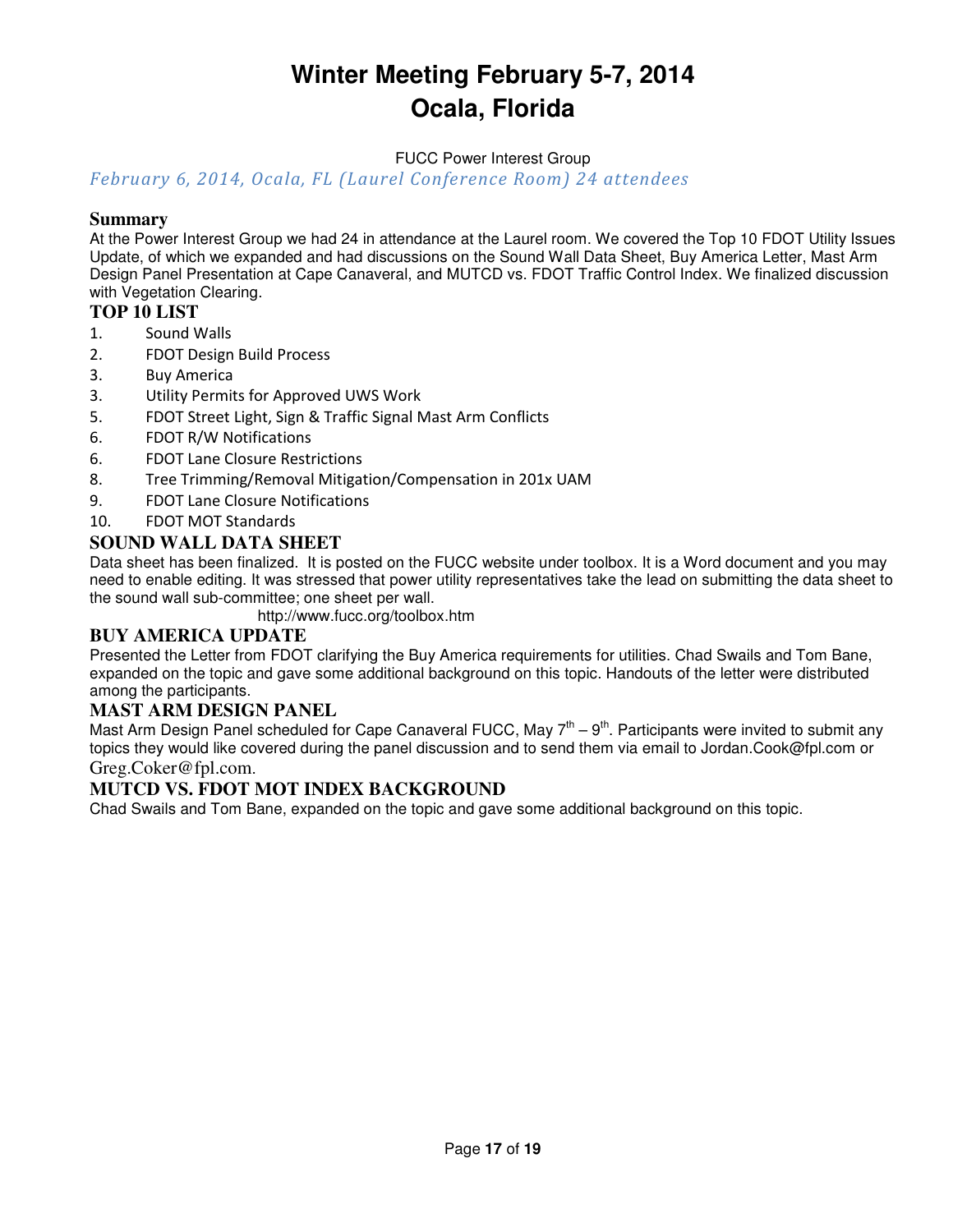#### **ADVANCE CLEARING & GRUBBING REVIEW**

After researching the FDOT Standards, Utility Accommodation Manual, and Plans Preparation Manual; we were unable to find a documented process for requesting advance clearing & grubbing for an FDOT project. It appears that these requests are being handled on a case-by-case basis.

Here are some resolutions from previous projects:

- FDOT pays UAO to perform advance clearing for utility relocation
- FDOT performs advance clearing for utility relocation
- FDOT allows utility relocation to occur during construction

#### **Q&A**

Sarah Martin from Horizon Eng. Group had a question about R/W notification mentioned in the top ten list.

Participants discussed the requirement for 48 hour notice even for short duration, non-MOT, work.

Tom Bailey from LCEC recapped on the litigation on a R/W reimbursement that was not paid in full. It is ongoing, sitting for 15 months at an appeals court.

Asked participants on topics for PIG Meetings and FUCC workshop panel discussions.